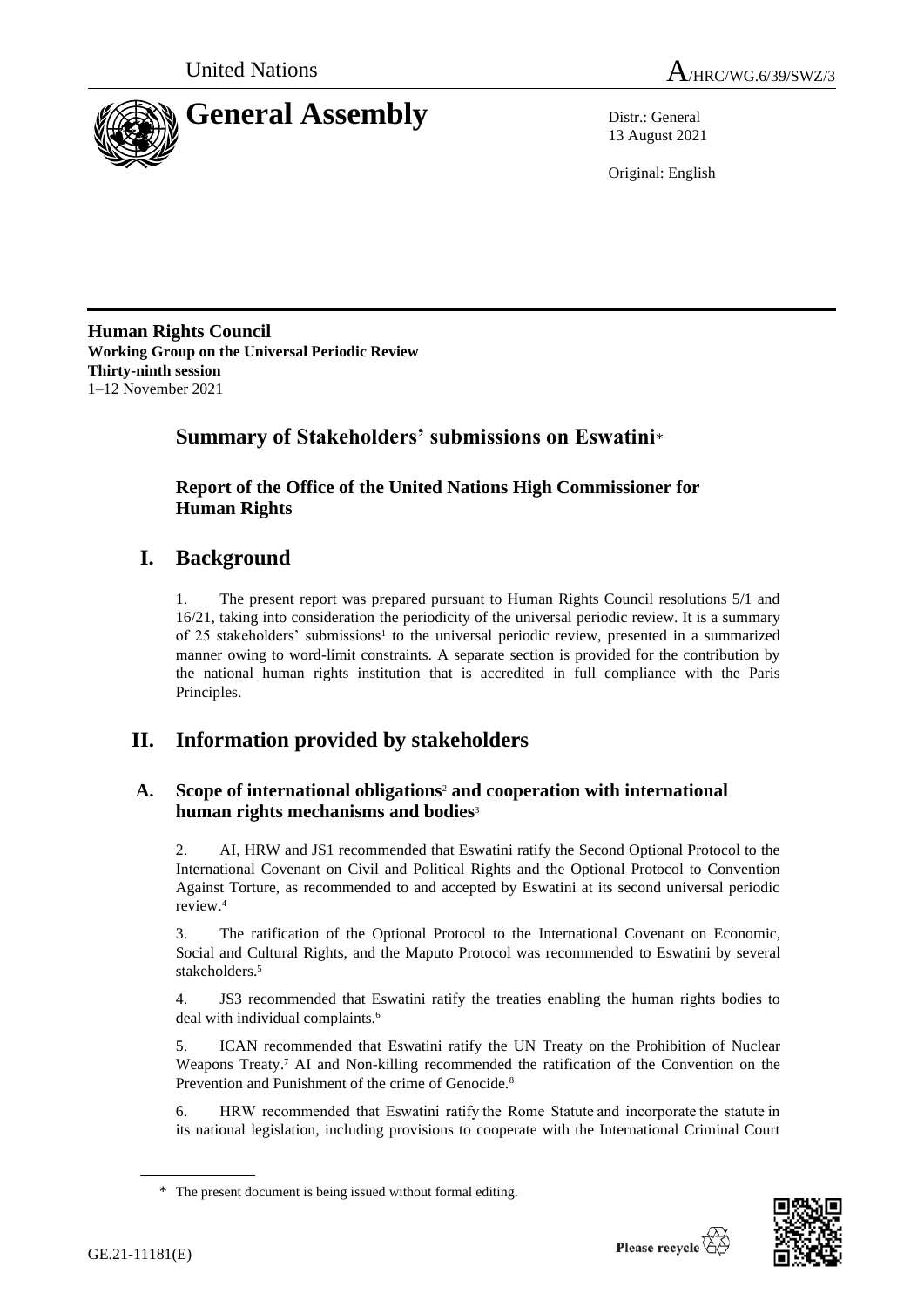and to investigate and prosecute genocide, crimes against humanity and war crimes before its national courts in accordance with international law.<sup>9</sup>

7. JS2 regretted that Eswatini had not submitted its initial report to the Committee on Economic, Social and Cultural Rights yet. JS2 recommended that Eswatini submit all pending reports to treaty bodies.<sup>10</sup> JS3 recommended ensuring meaningful and inclusive participation with civil society in doing so.<sup>11</sup> JS2 and JS3 recommended establishing a national mechanism for reporting and follow-up, and allocating adequate funding for its effective operation.<sup>12</sup>

8. HRW and JS3 recommended that Eswatini extend a standing invitation to the Special Procedures mandate holders to visit the country.<sup>13</sup> HRW recommended that Eswatini consider positively the request for a visit by the UN Special Rapporteur on the promotion and protection of the right to freedom of opinion and expression. 14

# **B. National human rights framework**<sup>15</sup>

9. JS2 noted that Eswatini operated a dual legal system with a component on not codified patriarchal systems of traditional norms, which was often in conflict with common law, the constitution and human rights standards, and had resulted in conflicts leading to numerous violations of rights, in particular, women's rights.<sup>16</sup>

10. HRW regretted that the government had not taken steps to ensure that the Human Rights and Public Administration Commission (established in 2009) complied with the international standards regarding the independence of national human rights institutions.<sup>17</sup> JS3 recommended to enact legislation for establishing an independent and impartial national human rights institution, in accordance with the Paris Principles.<sup>18</sup> HRW recommended ensuring that the Commission on Human Rights and Public Administration meets international standards and functions in line with those principles.<sup>19</sup>

11. JS2 regretted that the Constitution did not enough incorporate economic rights.<sup>20</sup>

12. JS8 recommended that Eswatini expedite the adoption of the Children's Protection, Welfare Act.<sup>21</sup>

# **C. Implementation of international human rights obligations, taking into account applicable international humanitarian law**

## **1. Cross-cutting issues**

## *Equality and non-discrimination*<sup>22</sup>

13. UPRP-BCU and JS7 indicated that the stigma faced by people with HIV in Eswatini was widespread,<sup>23</sup> particularly affecting women and girls,<sup>24</sup> and that not enough awareness-raising on HIV and AIDS had been carried out.<sup>25</sup> JS7 noted that the stigma attached to the HIV pandemic served as a barrier to HIV treatment and testing.<sup>26</sup>

14. JS7 recommended amending legislation related to the health and employment sectors to prohibit any discrimination, including on the basis of health status, disability, gender identity or sexual orientation; and improving the existing training manual for clinicians that is used by the ministry of health.<sup>27</sup> UPRP-BCU recommended that Eswatini extend coverage of its current Health Promotion Programme, using different types of accessible media and scientific studies, to sensitize people on HIV issues, as a way of reducing stigma.<sup>28</sup>

15. ECLJ was concerned that, due to false beliefs, people with albinism were discriminated against and even killed because of their condition.<sup>29</sup> ECLJ recommended that Eswatini continue combating the negative stereotypes and beliefs associated with albinism.<sup>30</sup>

16. AI, JS3 and JS7 stated that LGBTI persons faced stigma and discrimination in Eswatini, and that same-sex relations were criminalized. They were concerned at barriers that hindered access to HIV services for LGBTI persons.<sup>31</sup> RoH noted that, despite the Employment Act 1980, people had seen their employment' contracts terminated over their sexual orientation.<sup>32</sup> AI, JS9 and HRW recommended repealing all laws that criminalize consensual same-sex sexual conduct;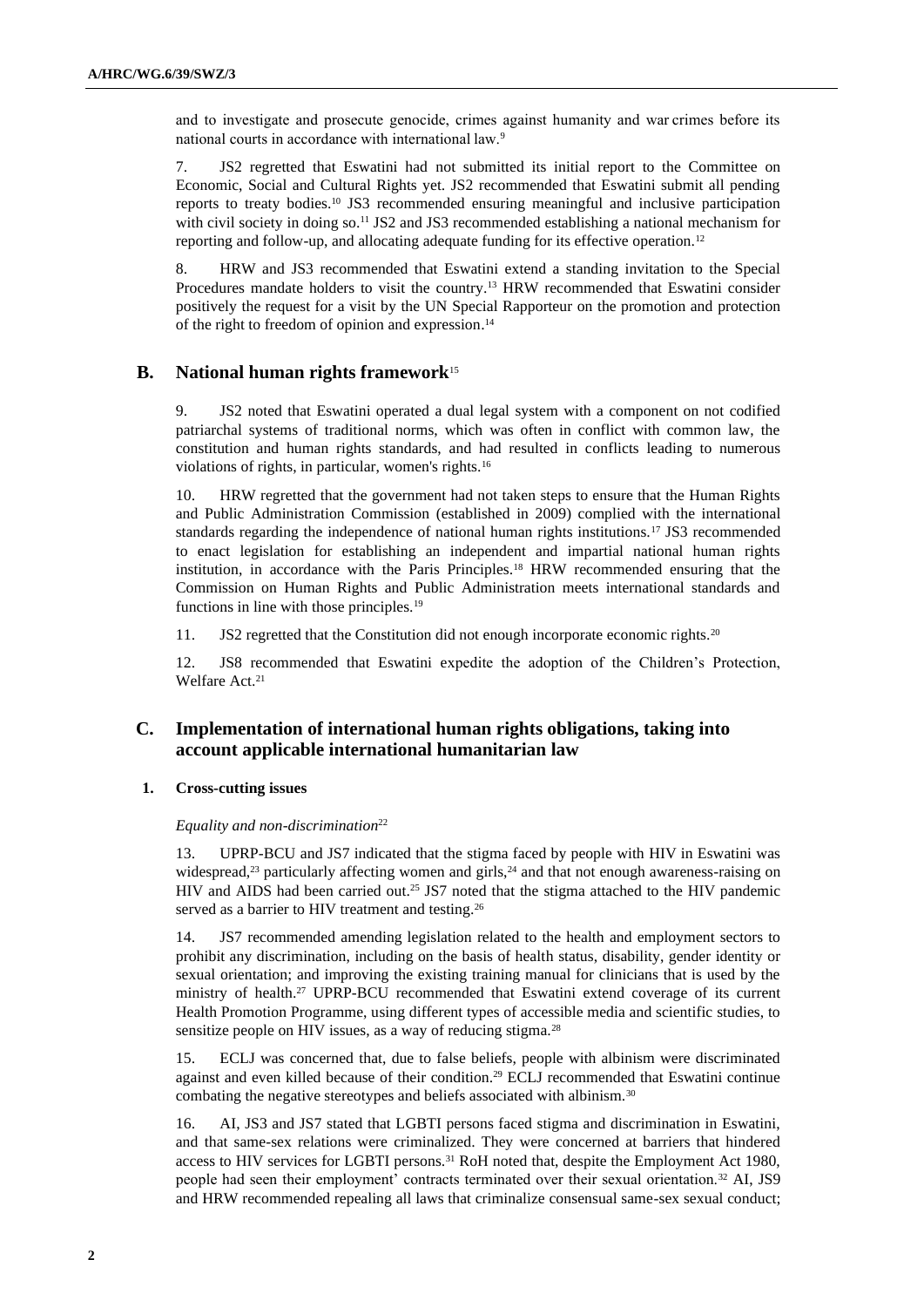eliminate all forms of discrimination based on sexual orientation and gender identity; and take measures to address the root causes of stigma and discrimination towards LGBTI persons.<sup>33</sup> RoH recommended sensitizing State Prosecutors and other players in the Criminal Justice System on LGBTI issues.<sup>34</sup>

17. Various stakeholders reported with concern that, in 2019, an application for registration of a LGBTI organization was rejected by the Government, arguing, among other reasons, that same-sex sexual acts were criminalized in Eswatini.<sup>35</sup> They recommended creating and enabling an environment encouraging public debate and dialogue even on sensitive and controversial issues such LGBTI, and allowing registration of all NGOs without discrimination and restrictions.<sup>36</sup>

18. JS9 regretted that due to widespread discrimination and stigmatization of sex workers by health care professionals, sex workers did not seek health care out,  $37$  did not receive information on policies and decisions concerning them, and were rarely allowed to express their concerns.<sup>38</sup> JS9 recommended ensuring protection and support to sex workers, including to those victims of violence, in line with the Sexual Offences and Domestic Violence Act of 2018.<sup>39</sup> JS9 also recommended ensuring meaningful consultations with sex workers in decision-making about laws and policies on sex work;<sup>40</sup> organizing awareness-raising campaigns on sex workers' rights;<sup>41</sup> and ensuring that sex workers are covered HIV prevention and treatment services, and included in the COVID-19 programmes.<sup>42</sup> UPRP-BCU recommended ensuring protection to female sex workers,<sup>43</sup> and cooperating with NGOs in this regard.<sup>44</sup>

19. JS9 noted with concern that the COVID-19 pandemic had exposed the inequality of social, health and legal systems, revealing gaps against marginalized people in Eswatini.<sup>45</sup> JS6 recommended that Eswatini does not discriminate in COVID-19 responses on any grounds including nationality, documentation or migration status.<sup>46</sup>

#### *Human rights and counter-terrorism*<sup>47</sup>

20. AI was concerned that, although Eswatini amended the 2008 Suppression of Terrorism Act in 2017, the Act still contained provisions that undermined the rights to freedom of expression, association and peaceful assembly.<sup>48</sup> JS7 and JS10 noted that amendments to the Terrorism Act did not address concerns raised in the High Court judgment, which declared previous provisions unconstitutional.<sup>49</sup> Various stakeholders recommended that Eswatini repeal or amend the Sedition Subversive Activities Act and the Official Secrets Act, and suppress the Terrorism Act.<sup>50</sup> JS7 also recommended withdrawing the existing designation of political parties as terrorist groups and withdrawing charges faced by their members for simply being members of such parties.<sup>51</sup>

#### **2. Civil and political rights**

### *Right to life, liberty and security of person*<sup>52</sup>

21. AI and JS1 were concerned that the Criminal Procedure and Evidence Act still permitted the use of the death penalty for individuals convicted of murder or treason.<sup>53</sup> AI and JS1 recommended that Eswatini abolish the death penalty.<sup>54</sup> JS1 and AI further recommended commuting, without delay, all death sentences to terms of imprisonment.<sup>55</sup>

22. JS1 referred to the excessive use of force by the law enforcement agents, including the police, who had shot and killed individuals suspected of criminal conduct.<sup>56</sup> JS1 added that law enforcement continued to use torture as an investigative tool.<sup>57</sup> JS3 regretted the persistence of impunity regarding this practice and the government's resistance to carry out appropriate investigations where there were allegations of torture, including against human rights defenders.<sup>58</sup> JS1 recommended that Eswatini criminalize and punish torture and ill-treatment; adopt a zero-tolerance policy regarding that practice; ensure that officials at the highest level publicly condemn torture and ill-treatment; adopt a more rigorous policies and procedures regarding torture and ill-treatment; conduct and publicize investigations of acts of torture and illtreatment in prison; provide training for state agents to avoid the use of torture and ill-treatment; and increase the transparency of the criminal justice system.<sup>59</sup>

23. JS1 was concerned at overcrowding in prison and that prison conditions still not met international standards.<sup>60</sup> While indicating that His Majesty's Correctional Services (HMCS) was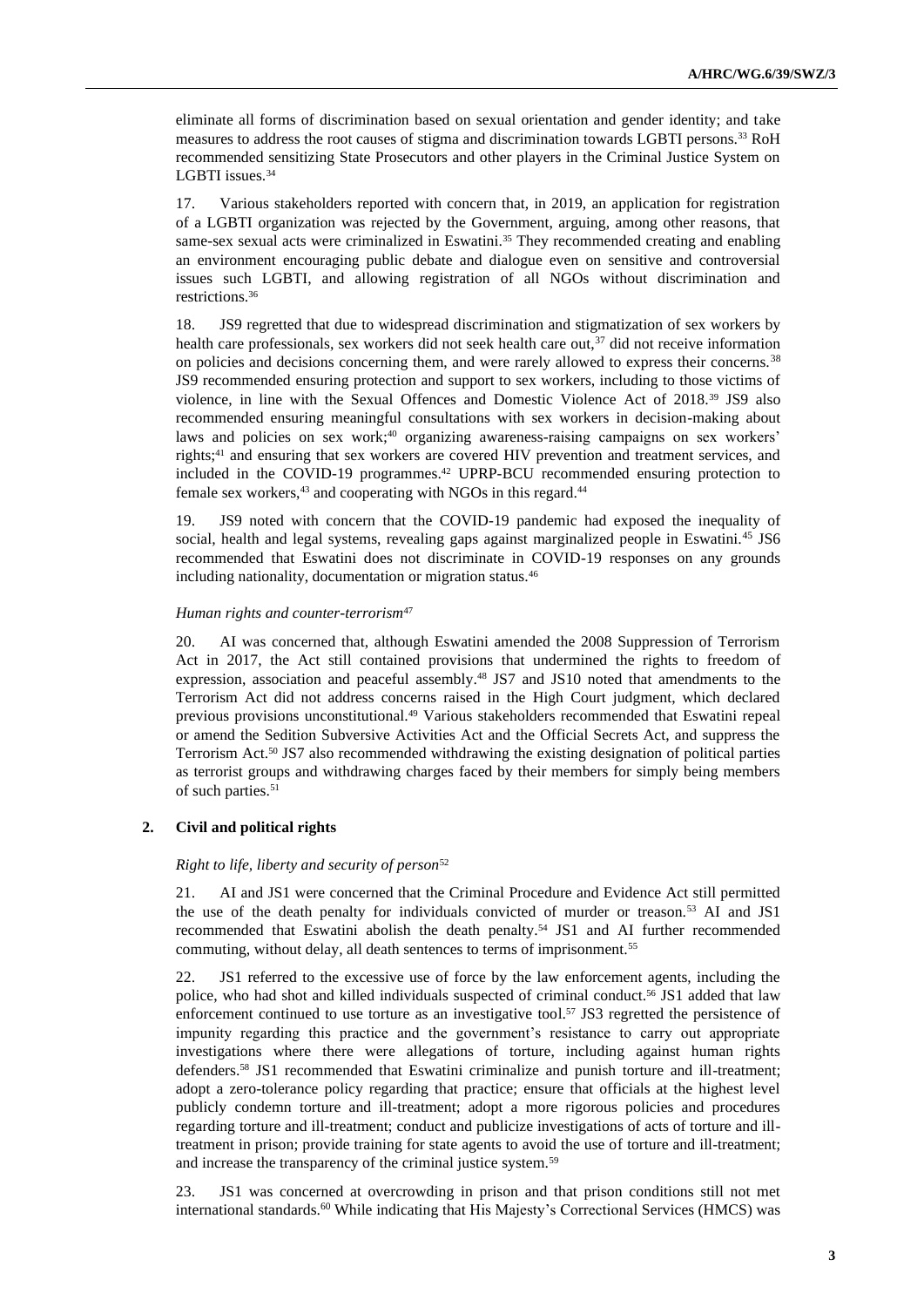responsible for the "protection, incarceration, and rehabilitation" of convicted persons and keeping order within the HMCS institutions, <sup>61</sup> JS1 noted that violence among people in detention remained a concern.<sup>62</sup> JS1 recommended to improve prison conditions in line with international standards and ensure that the Commission on Human Rights and Public Administration Integrity has unfettered access to all places of detention at all times.<sup>63</sup>

24. JS4 indicated that corporal punishment of children was still lawful in Eswatini, despite previous recommendations to prohibit this practice.<sup>64</sup> JS8 added that corporal punishment was embraced in all settings<sup>65</sup> and violence against children was prevalent, including violent discipline, sexual violence, bullying and psychological violence.<sup>66</sup> JS4 and JS8 recommended that Eswatini enact legislation to explicitly prohibit corporal punishment of children in every setting and repeal section 14 of the Children's Protection and Welfare Act 2012 and section  $29(2)$  of the Constitution 2005, as a matter of priority.<sup>67</sup>

### *Administration of justice, including impunity, and the rule of law*<sup>68</sup>

25. HRW indicated that, since King Mswati III came to power in 1986, he has run Eswatini as an absolute monarchy.<sup>69</sup> HRW and JS1 were concerned that, although the Constitution provided for three separate branches of government, the king had absolute authority over the cabinet, parliament, and judiciary.<sup>70</sup> JS9 regretted that many laws and policies were enacted directly by the King.<sup>71</sup>

26. JS1 indicated that the King held ultimate authority over the appointment and removal of judges, acting on advice from the Judicial Service Commission, which was made up of royal appointees.<sup>72</sup> Thus, the King can influence the judicial decision-making process, including pressuring the judiciary to qualify as treason a conduct that involves criticism of the monarchy, thereby resulting in a potential death sentence.<sup>73</sup> HRW and JS1 recommended that Eswatini take measures to ensure the independence of the judiciary and Parliament, and revise or amend legislation providing excessive powers to the king.<sup>74</sup> JS3 recommended ensuring the appointment of impartial judges, as well as prosecuting and punishing those responsible for acts undermining the independence or impartiality of judicial proceedings;<sup>75</sup> and ensuring the rules relating to the appointment and removal of judges are in line with the Basic Principles on the Independence of the Judiciary. 76

27. JS1 was concerned at the lengthy of pretrial detention and that access to counsel continued to be a challenge.<sup>77</sup>

### *Fundamental freedoms and the right to participate in public and political life*<sup>78</sup>

28. AI indicated that, despite the improved provisions for public gatherings in the 2017 Public Order Act, the right to peaceful assembly continued to be restricted, especially for prodemocracy protests, where protesters were usually dispersed, while those that were not seen as challenging the king were allowed to proceed.<sup>79</sup> Political activists face repression on account of their peaceful activities.<sup>80</sup>

29. AI noted that the Public Order Act (as amended in 2017) recognized the right of journalists, human right defenders and activists to do their work without fear of harassment and attacks from authorities.<sup>81</sup> However, AI and other stakeholders were concerned that that human rights defenders, journalist and students involved in political activism were subjected to intimidation, repression, harassment, threats, reprisals, torture and even kills. They also noted that several laws interfered with the right to freedom of association, including the Public Service Act No. 37 (2018), Sedition and Subversive Activities Act and Official Secrets Act;<sup>82</sup> and that citizens were reluctant to freely express political opinions or affiliate with political parties, due to fear or reprisals, including eviction.<sup>83</sup> JS9 and JS10 were further concerned at civil defamation cases that had been brought before the courts, resulting in payment of huge defamation damages by media houses.<sup>84</sup>

30. JS3 noted with concern that promoting human rights in the context of Eswatini's patriarchal and very traditional society, created additional challenges for women human rights defenders.<sup>85</sup>

31. JS10 recommended refraining from using threats and intimidation to suppress freedom of expression in the country; $86$  and amending or repealing legislation which unjustifiably limited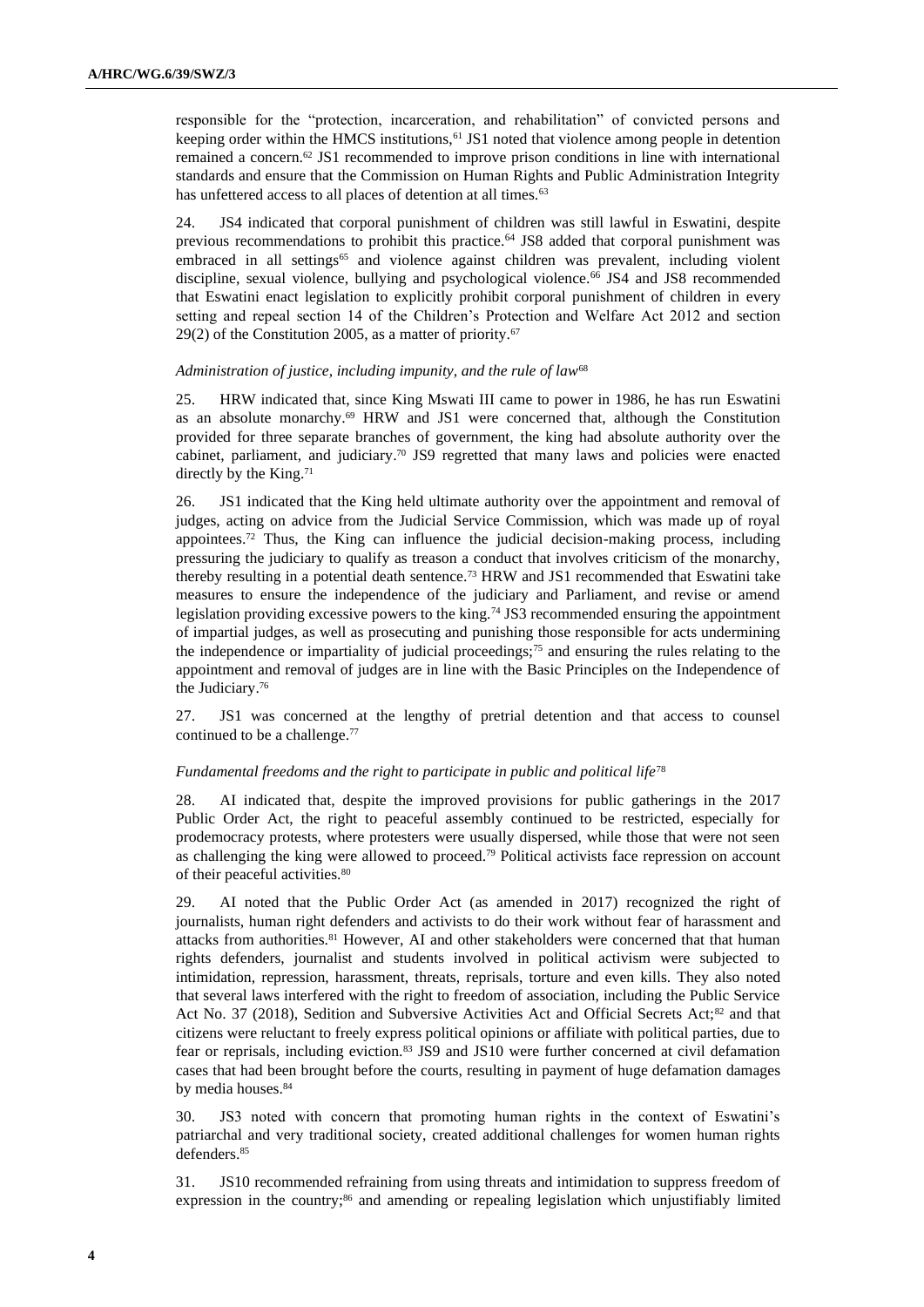freedom of expression, such as the Sedition and Subservice Activities Act.<sup>87</sup> AI and JS10 recommended repealing the suppression of the Public Order Act.<sup>88</sup> JS3 recommended to ensure that reports of harassment, abuse and the restriction of fundamental freedoms by law enforcement are adequately investigated and prosecuted.<sup>89</sup>

32. JS10 also recommended that the Judiciary play a more positive role in promoting freedom of expression and media reportage on matters of public interest.<sup>90</sup> JS10 recommended amending the Computer Crime and Cybercrime Bill in order to ensure that it does not pose a threat to online civic space, and citizens' fundamental human rights to privacy and freedom of expression.<sup>91</sup>

33. According to MNF, elections are controlled by traditional leaders appointed by the King.<sup>92</sup> HRW and JS3 were concerned at the lack of legislation enabling the formation, registration, participation of political parties, and that the Royal Decree of 1973 remained in force and was used by law enforcement officers to supress political opponents.<sup>93</sup> JS3 regretted that assemblies were strictly restricted to non-political purposes.<sup>94</sup> Several stakeholders recommended that Eswatini formally repeal the Royal Decree of 1973 which banned political parties and allow candidates from political parties to operate freely without fear of detention, harassment, or attacks; engage with political parties in a productive dialogue on the creation of a multi-party democracy; and address the concerns raised concerning the 2013 and 2018 elections, in the Commonwealth Elections Report of 2013.<sup>95</sup> EI also recommended to develop a legislative framework to protect the rights to freedom of expression, association and peaceful assembly, including rights related to forming and participating in political parties and civil society organizations.<sup>96</sup>

#### **3. Economic, social and cultural rights**

#### *Right to work and to just and favourable conditions of work*

34. According to EI, the Collective Bargaining Agreement (CBA), the Employment Act of 2000 and the Industrial Relations Act (IRA) of 2000, and the Public Order Act (2017), continued to create restrictions on freedom of expression of trade union's members,<sup>97</sup> some of whom have also been intimidated, beaten and arrested.<sup>98</sup> EI also indicated that the government allegedly intimidated teachers, including through strikemedia platforms and work-no-pay, to discourage them to exercise their right to strike.<sup>99</sup>

## *Right to an adequate standard of living*<sup>100</sup>

35. Several stakeholders indicated that absence of a legal and policy framework governing land had left hundreds of people vulnerable to forced evictions, which had been carried out without following due process. They were concerned at the lack of remedy for forced evictions.<sup>101</sup> JS2 noted that land evictions had had an impact on people's wellbeing, exposing them to poverty, lack of housing and means of livelihood through agriculture, which is what most people in rural areas depend on for subsistence.<sup>102</sup>

36. AI and JS2 recommended that Eswatini take the necessary steps to ensure security of tenure and protection of right to adequate housing.<sup>103</sup> AI further recommended expediting the finalization of the land policy and land bill, and ensuring its compatibility with international human rights obligations arising from the right to adequate housing; declaring a nationwide moratorium on mass evictions until adequate legal and procedural safeguards are in place to ensure that all evictions comply with international human rights standards; and setting out related safeguards.<sup>104</sup> AI and JS2 also recommended carrying out related consultations with all stakeholders.<sup>105</sup>

37. JS10 noted that in the context of the COVID-19 pandemic, many people who ordinarily resided in urban areas migrated to the rural areas during the lockdown, which resulted in many women being evicted from their rural homes by their relatives as contestations over customary land increased.<sup>106</sup> JS10 recommended that Eswatini develop an effective response to COVID-19 pandemic, particularly at the situation of women living in rural areas.<sup>107</sup> JS10 also recommended putting in place measures to safeguard women's customary land rights, and ensure that they are treated on the basis of equality with men in accessing and controlling customary land and in owning freehold land at customary law.108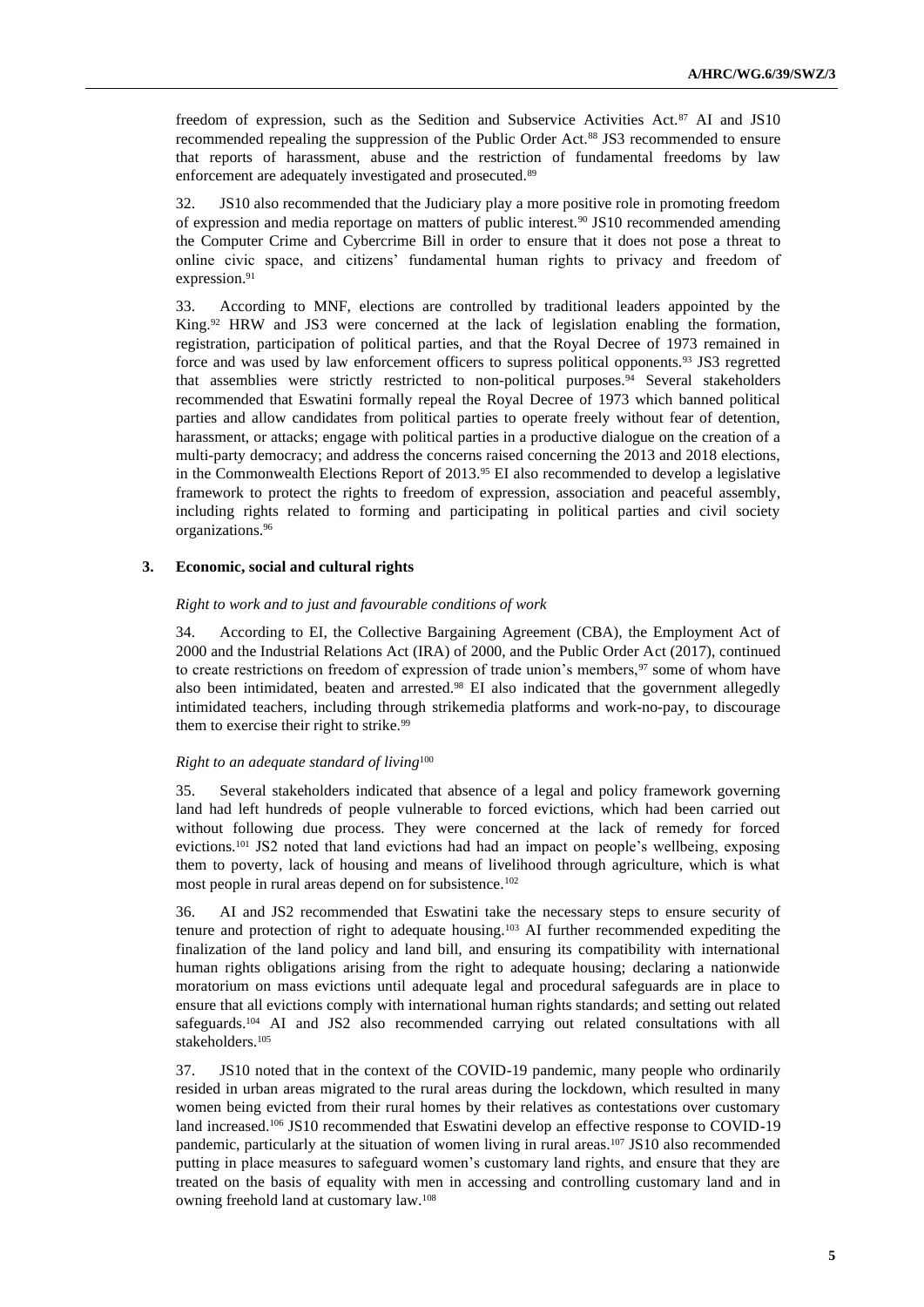#### *Right to health*<sup>109</sup>

38. Several stakeholders noted with concern that Eswatini had the highest rate of HIV across the world with more that 27% of adults living with HIV. They indicated that women were disproportionately affected by HIV epidemic. <sup>110</sup> JS7 stated that Eswatini had experienced a growing number of cases of cervical cancer linked to the high rates of HIV prevalence.<sup>111</sup> According to some stakeholders, the perception of women as subordinate to men and resulting gender inequality had increased the vulnerability of women to HIV.<sup>112</sup>

39. JS7 was concerned that diseases, such as diarrhoeal diseases and malaria, had remained neglected for many decades.<sup>113</sup> JS7 was also concerned that the quality of health services in Eswatini was inadequate, including capacity of medical staff, emergency medical services and equipment, especially in rural areas.<sup>114</sup> JS2 and JS7 regretted the persistent shortage of drugs and that public clinics had struggled to provide basic service, such as antenatal care medical supplements, due to constraints in the health budget, government pending debts with suppliers, and communication breakdown between health facilities and the Central Medical Stores.<sup>115</sup> JS7 indicated that the national health budget failed to meet the 15% budget allocation threshold for health as required by the Abuja Declaration on HIV, Tuberculosis and Other Related Infectious Diseases.<sup>116</sup>

40. According to JS7, the Covid-19 pandemic had put a massive strain on the health system. Health care workers have not had sufficient personal protective equipment, and hospitals were full capacity, without enough resources such as oxygen/ventilators for patients who had contracted the virus.<sup>117</sup> The already existing poor health system has only worsened as a result of the pandemic,<sup>118</sup> and the lack of investment in the country's health system and infrastructure has exacerbated inequality.<sup>119</sup> JS2 was concerned that, while during the COVID-19 crisis the population had been facing lack of medical care and infrastructure and the emergency response personnel lacked of adequate pay and lack working tools,<sup>120</sup> politicians and prominent people had been air transferred to a neighbouring country to receive medical attention.<sup>121</sup>

41. JS7 recommended that Eswatini improve the quantity and quality of health services, including emergency medical services and equipment, health services and facilities in prisons and in the clinics of rural areas.<sup>122</sup> JS2 recommended decentralising and standardising access to health service through-out the country, in both rural and urban settings; and increase budget allocation in accordance with the real needs of the sector and in line with global standards to ensure the right to health.<sup>123</sup> JS7 recommended ensuring sufficient drugs stocks in clinics of essential medicines and antiretroviral medication.<sup>124</sup>

42. JS7 recommended addressing the risk factors for non-communicable diseases and their determinants and make cervical cancer treatment available. JS7 also recommended improving the quality of maternity services, $125$  providing access to sex education, including access to information and tools for sexual reproductive health rights, and creating youth friendly health centres for easy access to such services.<sup>126</sup>

43. In the context of the COVID-19 pandemic, JS7 recommended ensuring sufficient personal protective equipment for essential workers, as well as creating temporary health care facilities in order for Covid-19 patients to receive adequate health care services.<sup>127</sup>

44. JS7 and AI were concerned at cases of illegal abortions, leading to deaths of many women.<sup>128</sup> AI and JS7 recommended decriminalising abortion and guaranteeing the provision of, and access to comprehensive sexual and reproductive health services and goods, including safe abortion and post-abortion care, and modern contraceptives.<sup>129</sup>

### *Right to education*<sup>130</sup>

45. JS2 was concerned at the poor quality of primary education in Eswatini;<sup>131</sup> the high rates charged by some schools; the fact that only about 20% of children attended pre-primary school;<sup>132</sup> and at the persistent limited and inequitable access to secondary education due, inter alia, to the cost of secondary education.<sup>133</sup> JS8 noted that one obstacle to access free primary education was the lack of birth registration.<sup>134</sup>

46. JS2 regretted that the inefficient system of education pushed out a large number of children out of school. Moreover, access to Technical and Vocational Education and Training and Higher Education institutions still remained limited.135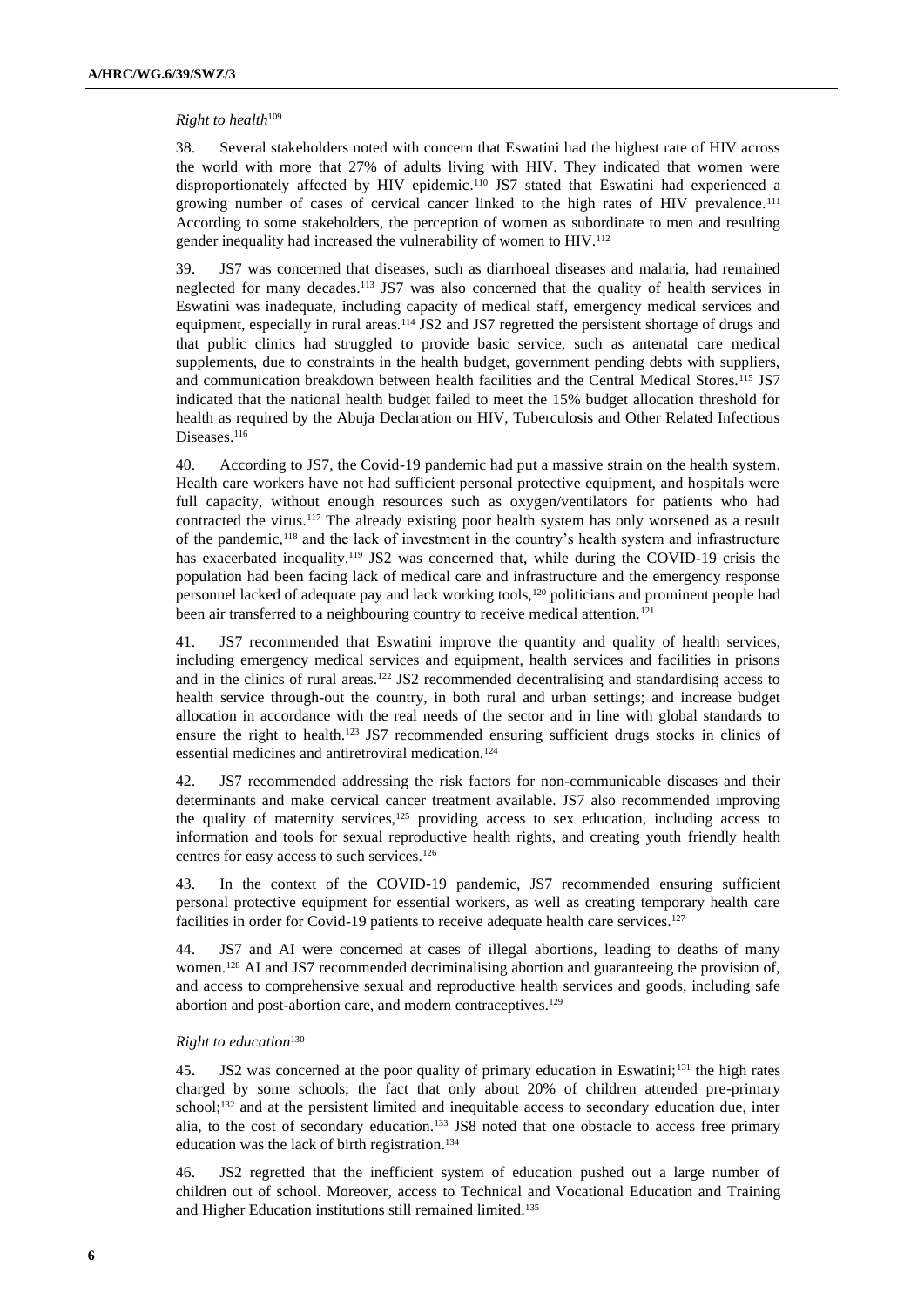47. JS2 recommended that Eswatini increase access to Early Childhood Care and Development Education; ensure a related high quality education; standardise the primary education costs; and improve equal access to secondary and tertiary education.<sup>136</sup> HRW recommended that Eswatini legislate to make a minimum of nine years of education, free and compulsory for all, in light of its commitment to the Sustainable Development Goals;<sup>137</sup> and publish a time-bound plan to make secondary education free for all by its next Universal Periodic Review.<sup>138</sup>

48. JS5 recommended equipping and setting up school libraries in the country; taking further initiatives to promote meaningful digital inclusion; expanding good practices that broaden access to information for vulnerable groups; and taking further action and measures expanding equitable access to cultural expressions.<sup>139</sup>

49. JS7 reported that due to the COVID-19 pandemic, schools had been closed, and children in public schools had not been receiving any formal education. JS7 added that the majority of children had not benefit from home schooling due to the lack of financial means to provide infrastructure for online learning and because the majority of children lived in rural areas and their parents had not the means to afford access to Wi-Fi and other technical equipment required for online learning.<sup>140</sup>

50. In order to mitigate and correct the disruption of children's right to education caused by COVID-19-related school closures, HRW recommended that Eswatini provide all children enrolled in free primary education during the duration of the pandemic an entitlement to a minimum of two additional years of free education, beyond the seven years currently guaranteed under law.<sup>141</sup>

51. JS8 indicated that teenage pregnancy constituted the most common reason for dropout among girls and this situation was increased due to lockdowns related to the COVID-19 pandemic.<sup>142</sup> HRW recommended to ppromptly adopt a national policy that outlines pregnant girls' and adolescent parents' right to education, and publish official regulations issuing clear related instructions to schools.<sup>143</sup> JS8 recommended fast-tracking the development of the National Policy and Guidelines on Learner Pregnancy Prevention and Support.<sup>144</sup>

#### **4. Rights of specific persons or groups**

#### *Women*<sup>145</sup>

52. While welcoming the enactment of the Sexual Offences Domestic Violence Act in 2018, several stakeholders were concerned that Eswatini's customary norms and practices continued to undermine the rights of women.<sup>146</sup> In JS7's view, the fact that Swazi Law and Customary law was not codified, it left women vulnerable to abuse.<sup>147</sup>

53. JS6 regretted that the Constitution denied to women the right to transmit citizenship to their children and foreign spouse-a right reserved for men,<sup>148</sup> and that gender discrimination in Eswatini's nationality law had resulted in wide-ranging human rights violations, including with regard to inheritance, property rights and freedom of movement.<sup>149</sup> JS7 moreover stated that women did not enjoy the same rights as men to seek separation, divorce or annulment of marriage,<sup>150</sup> and were politically marginalised.<sup>151</sup> The authorities have not met the goal of having 30 representatives of Parliament being women.<sup>152</sup>

54. JS10 also noted with concern that women were very often unlawfully subjected to land grabbing, evictions and disinheritance, situation that had been heightened by the Covid-19 lockdown where victims have had very limited options to seek redress for rights violations.<sup>153</sup>

55. JS10 recommended expediting the enactment of the Bills promoting the rights of women into law, through consultative processes.<sup>154</sup> In particular, JS10 recommended amending the Administration of Estates Act of 1902 and passing the Land Bill of 2013 into law, through a consultative process to ensure that it complies with international human rights standards on gender equality and non-discrimination in inheritance matters.<sup>155</sup> It further recommended creating awareness raising among women and traditional leaders on women's rights, including on equality and non-discrimination.<sup>156</sup>

56. JS7 recommended expediting the finalisation of and consultation on the Marriages Bill and Matrimonial Property Bill, in line with the Constitution and international law, and putting in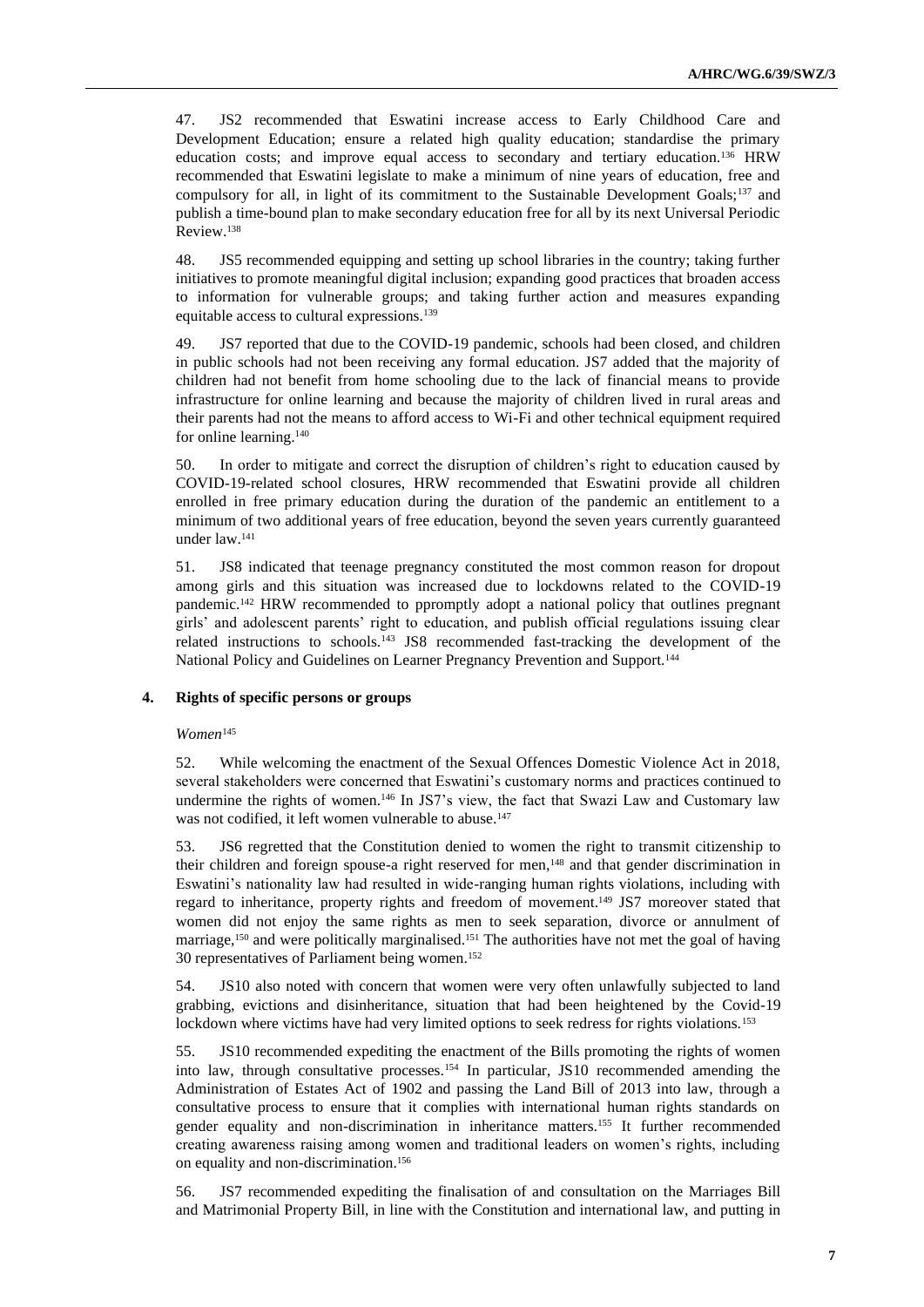place legislative measures that gives equal citizenship rights between mothers and fathers over their children.<sup>157</sup>

57. AI and JS10 recommended ensuring that customary law was in line with the international and regional instruments, especially on the elimination of discrimination against women.<sup>158</sup> JS7 also recommended that Eswatini codify the customary marriage process.<sup>159</sup> HRW recommended identifying and fighting discriminatory social and customary practices, and resolving conflicts between civil law and traditional law and ensuring protection of women's human rights.<sup>160</sup>

58. HRW was concerned at the high rates of gender-based violence and that women and girls, especially those living in rural areas under traditional leaders and governed by highly patriarchal Swazi law and custom, were often subjected to discrimination and harmful practices such as the "inhlanti" and "kwendzisa", and "kungenwa".<sup>161</sup> According to some stakeholders, married women remain "perpetual minors" and are subject to their husbands, who make key decisions for them as their "guardians." Young women are forced to take part in highly-stereotyped cultural activities and may be punished or fined by traditional leaders if they resist.<sup>162</sup>

59. Several stakeholders also noted with concern that, according to statistics available, 1 in 3 women in Eswatini experienced some form of sexual violence by the time they were 18 and almost one in 2 women experienced some form of sexual violence in their lifetime, with boyfriends and husbands being the most frequent perpetrators. Only 3% of these incidents are reported to the police, only 7% of victims have access to counselling services, and 2.1% utilize a clinic or hospital.<sup>163</sup>

60. According to JS10 and HKCIJ, the prevalence of gender-based violence increased with the emergence of the COVID-19 pandemic,<sup>164</sup> and domestic violence increased during the lockdowns.<sup>165</sup>

61. JS10 recommended accelerating the implementation of the Sexual and Domestic Violence Act to ensure substantive protection of women from sexual and domestic violence, particularly in the context of COVID-19.<sup>166</sup> In particular, it recommended carrying out public awareness campaigns; establishing accessible and safe reporting mechanisms; providing training to police, prosecutors and judges; and providing adequate victim support services.<sup>167</sup> AI recommended to implement a public education programme to combat domestic violence, including by disseminating publicly information regarding the Sexual Offences Domestic Violence Act 2018, and ensure publication and circulation of a summarised version of the Act at community level.<sup>168</sup>

62. HKCIJ recommended increasing budget allocation to the Judiciary to address the backlog of cases relating to gender-based violence, including those caused by Covid-19 and ensuring that offenders are brought to justice and victims have access to justice.<sup>169</sup> HKCIJ and JS10 recommended establishing support mechanisms for women victims of gender-based violence, including medical and psychological care and shelter.<sup>170</sup> HKCIL also recommended creating a single toll-free hotline to report gender-based violence and domestic violence.<sup>171</sup>

63. While noticing that Eswatini had progress in combatting child marriages and as a result it had one of the lowest rates of child marriages in Africa, ECLJ was concerned that this practice was still high in certain parts of the country such as Lubombo and Hhohho.<sup>172</sup> ECLJ recommended that Eswatini revise its marriage laws in order to meet international norms, by raising the minimum age of marriage to 18 for both, girls and boys.<sup>173</sup> JS8 and JS7 recommended reviewing and harmonizing the Birth, Marriage and Deaths Registration Act with the Children's Protection and Welfare Act,<sup>174</sup> and clearly prohibit child marriages.<sup>175</sup>

### *Children*<sup>176</sup>

64. JS8 was concerned that, according to available statistics, almost half of the children in Eswatini were considered to be orphans or vulnerable children, largely due to the high mortality rates among young parents due to HIV. Moreover, at least 10%-15% of Swazi families today were child headed. JS8 added that the COVID-19 pandemic had worsened the economic and social situation in Eswatini, resulting in the inability of the existing community structures to take care of orphaned and vulnerable children.<sup>177</sup>

65. JS8 recommended that Eswatini speed up the process of aligning the National Alternative Care Guidelines with the UN Guidelines for the Alternative Care of Children to set clear standards for alternative care; ensure a comprehensive mechanism of complaints and periodic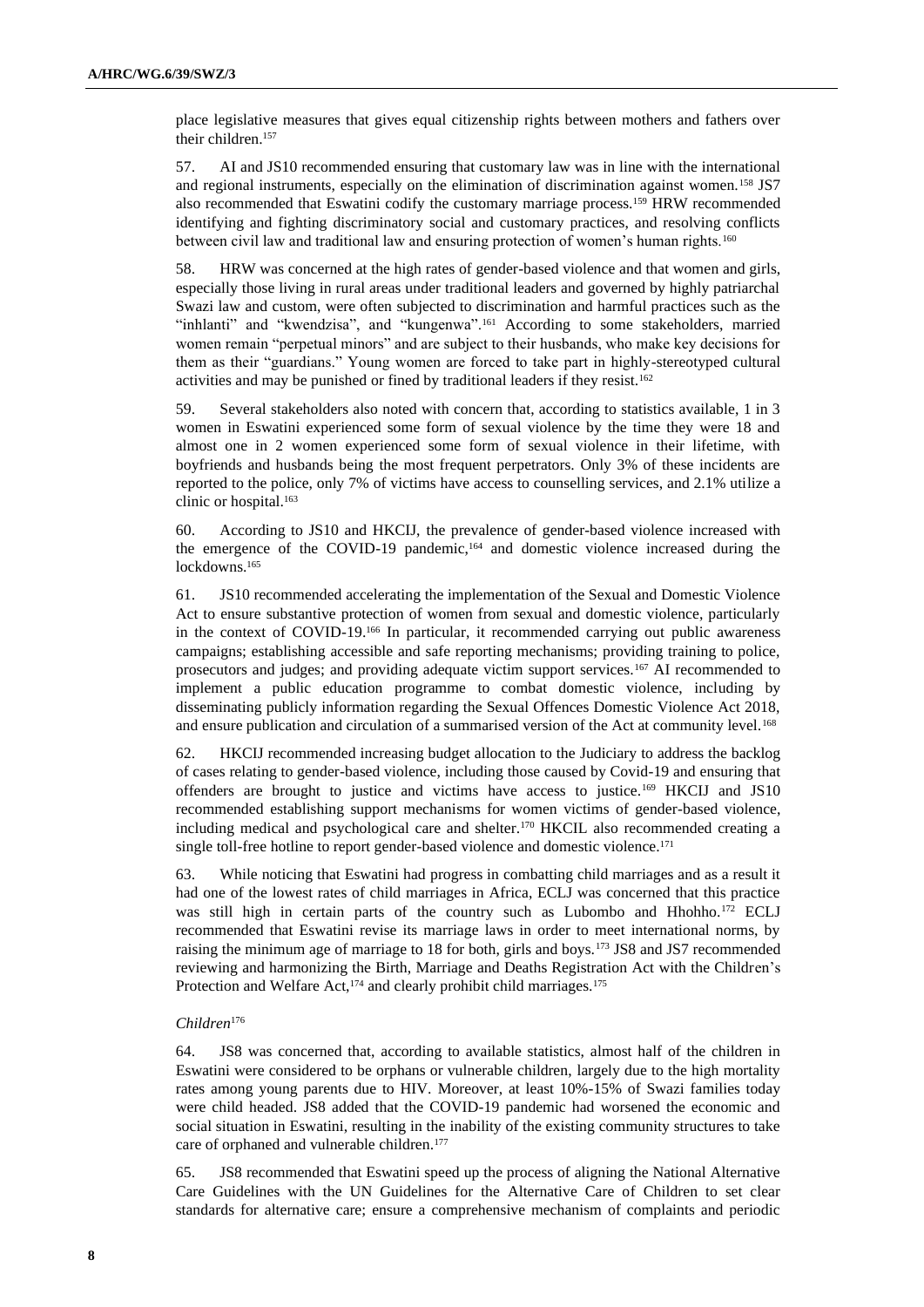review of the care placement for children; and strengthen authorization and monitoring of all alternative care settings.<sup>178</sup>

66. In HKCIJ's opinion, the ongoing prevalence and acceptance of gender-based violence against children was also extremely concerning, as well as insufficient assistance or support provided to victims.<sup>179</sup> JS6 added that domestic and gender-based violence were among the issues children and adolescent girls faced as they stayed home during the COVID-19 pandemic. The pandemic has also increased children's vulnerability to exploitation, abuse, neglect and violence by directly affecting their caregivers or causing the loss of their families' and communities' livelihoods.<sup>180</sup>

67. JS8 recommended increasing budget allocation for improved services to prevent and respond to violence against children; ensuring sufficient and reliable disaggregated data on violence against children in order to make informed decisions on programmes and policy development to prevent future violence and abuse; providing services and support systems for victims of violence; and formalizing the community child protection committees to strengthen reporting and referral of cases.<sup>181</sup>

68. JS6 was concerned that discrimination on the transmission of nationality resulted in a range of human rights violations impacting children, including access to public education and healthcare.<sup>182</sup>

69. JS6 recommended ensuring that all children born within the national territory are registered by, *inter alia*, making birth registration equally accessible to either parent regardless of marital status, easy and free of charge, introducing mobile units, and conducting public awareness campaigns and civic education, especially in rural areas.<sup>183</sup>

#### *Persons with disabilities*<sup>184</sup>

70. JS7 noted with concern the lack of health facilities accessible and equipped, for persons with disabilities.<sup>185</sup> JS7 recommended that Eswatini take measures to provide health facilities and services easily accessible to people with disabilities.<sup>186</sup>

#### *Stateless persons*

71. JS6 was concerned that the Nationality law included gender discriminatory provisions that contributed to statelessness, depriving Swazi women and their children of equal protection under the law.<sup>187</sup> JS6 regretted the lack of provisions to safeguard against statelessness in the nationality law. JS6 added that the low levels of birth registration contribute to increased risks of statelessness.<sup>188</sup> JS6 noted cases of children being unable to access services due to lack of documentation.<sup>189</sup>

72. JS6 indicated that women were also a group at risk of statelessness. The deprivation of nationality of women upon marriage to a foreign national have been documented in practice. JS6 also regretted that orphaned and vulnerable Children, whose parents passed away without registering their births, were at risk of becoming stateless.<sup>190</sup> JS6 recommended Eswatini to amend the Constitution and Citizenship Act to ensure that women have equal nationality rights as men;<sup>191</sup> strengthen institutions responsible for detecting and preventing statelessness;<sup>192</sup> and take adequate measures to strengthened Civil Registration Systems.<sup>193</sup>

73. JS6 recommended ensuring that every child's right acquire and preserve their nationality and introduce legal safeguards to ensure the right to nationality for otherwise stateless children on the territory.<sup>194</sup>

#### *Notes*

 $1$  The stakeholders listed below have contributed information for this summary; the full texts of all original submissions are available at: [www.ohchr.org.](http://www.ohchr.org/) *Civil society Individual submissions:* AI Amnesty International, London (United Kingdom);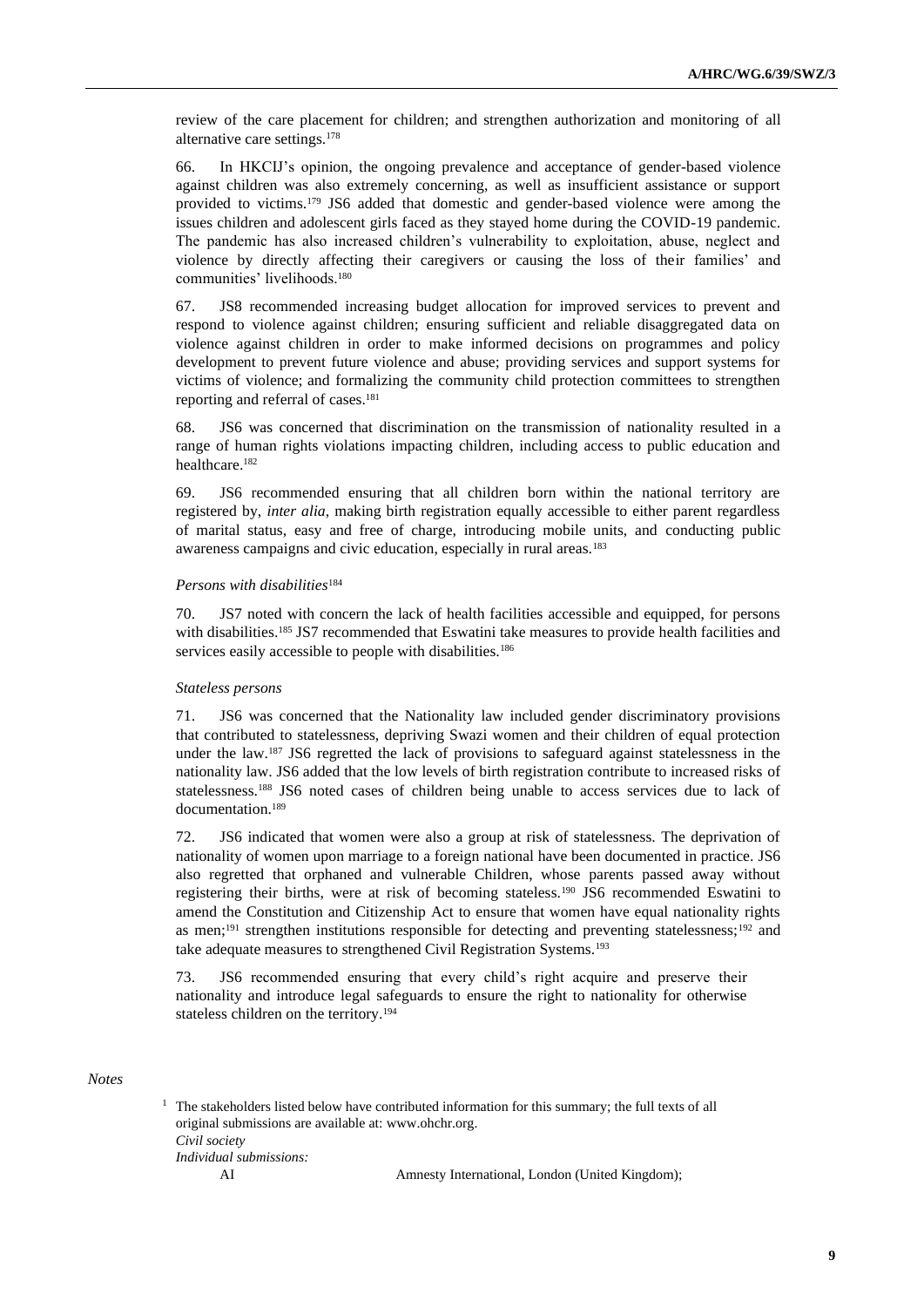| UPRP-BCU                                               | The UPR Project at BCU, Birmingham (United Kingdom);                                                                                                                                                               |
|--------------------------------------------------------|--------------------------------------------------------------------------------------------------------------------------------------------------------------------------------------------------------------------|
| <b>ECLJ</b>                                            | The European Centre for Law and Justice, Strasbourg (France);                                                                                                                                                      |
| EI                                                     | Education International, Brussels (Belgium);                                                                                                                                                                       |
| <b>HKCIJ</b>                                           | The Helena Kennedy Centre for international Justice, Sheffield (United                                                                                                                                             |
|                                                        | Kingdom);                                                                                                                                                                                                          |
| <b>HRW</b>                                             | Human Rights Watch, Geneva, Switzerland;                                                                                                                                                                           |
| <b>ICAN</b>                                            | The International Campaign to Abolish Nuclear Weapons, Geneva,                                                                                                                                                     |
|                                                        | Switzerland;                                                                                                                                                                                                       |
| The Rock of Hope                                       | Manzini (Eswatini);                                                                                                                                                                                                |
| Manzini North Foundation                               | Manzini (Eswatini);                                                                                                                                                                                                |
| Center for Global Nonkilling                           | Geneva, Switzerland.                                                                                                                                                                                               |
| Joint submissions:                                     |                                                                                                                                                                                                                    |
| JS1                                                    | Joint submission 1 submitted by: The Advocates for Human Rights, and<br>The World Coalition Against the Death Penalty, Minneapolis (United States                                                                  |
| JS <sub>2</sub>                                        | of America);<br>Joint submission 2 submitted by: CANGO: Coordinating Assembly of                                                                                                                                   |
|                                                        | Non-Governmental Organizations Council of Swaziland Churches Diabetes<br>Eswatini Swaziland Network Campaign for Education For All Arterial<br>Network Eswatini Sexual and Gender Minorities Foundation for Social |
|                                                        | Economic Justice, Mbabane (Eswatini);                                                                                                                                                                              |
| JS3                                                    | Joint submission 3 submitted by: The Coordinating Assembly of Non-<br>Governmental Organisations, the Justice and Law Initiative, Southern Africa                                                                  |
|                                                        | Human Rights Defenders Network (The Defenders Network or SAHRDN),<br>Women and Law in Southern Africa Research and Educational Trust Eswatini<br>(WLSA)<br>and the Youth Sustainable Development Centre; Geneva    |
|                                                        | (Switzerland);                                                                                                                                                                                                     |
| JS4                                                    | Joint submission 4 submitted by: End Corporal Punishment and the Global                                                                                                                                            |
|                                                        | Partnership to End Violence Against Children; London (United Kingdom);                                                                                                                                             |
| JS5                                                    | Joint submission 5 submitted by: The Eswatini Library and Information                                                                                                                                              |
|                                                        | Association and the International Federation of Library Associations and                                                                                                                                           |
|                                                        | Institutions; the Hague, (The Netherlands);                                                                                                                                                                        |
| JS <sub>6</sub>                                        | Joint submission 6 submitted by: The Coordinating Assembly of Non-                                                                                                                                                 |
|                                                        | Governmental Organizations (Eswatini), Youth Sustainable Development                                                                                                                                               |
|                                                        | Centre, Southern African Human Rights Defenders Network, Global                                                                                                                                                    |
|                                                        | Campaign for Equal Nationality Rights and Institute on Statelessness and                                                                                                                                           |
|                                                        | Inclusion; Eindhoven (The Netherlands);                                                                                                                                                                            |
| JS7                                                    | Joint submission 7 submitted by: Southern Africa Litigation Centre and                                                                                                                                             |
|                                                        | Eswatini Sexual and Gender Minorities; Rosebank, Johannesburg (South                                                                                                                                               |
|                                                        | Africa);                                                                                                                                                                                                           |
| JS8                                                    | Joint submission 8 submitted by: SOS Children's Villages Eswatini World                                                                                                                                            |
|                                                        | Vision Eswatini Save The Children Eswatini, Manzini (Eswatini);                                                                                                                                                    |
| JS9                                                    | Joint submission 9 submitted by: African Sex Workers Alliance, and Sexual                                                                                                                                          |
|                                                        | Rights Initiative; Manzini (Eswatini);                                                                                                                                                                             |
| <b>JS10</b>                                            | Joint submission 10 submitted by: The Women and Law in Southern Africa                                                                                                                                             |
|                                                        | Research and Educational Trust Eswatini and the Advancing Rights in                                                                                                                                                |
|                                                        | Southern Africa; Johannesburg (South Africa).                                                                                                                                                                      |
| The following abbreviations are used in UPR documents: |                                                                                                                                                                                                                    |
| <b>ICERD</b>                                           | International Convention on the Elimination of All Forms of                                                                                                                                                        |
|                                                        | Racial Discrimination:                                                                                                                                                                                             |
| <b>ICESCR</b>                                          | International Covenant on Economic, Social and Cultural                                                                                                                                                            |
|                                                        | Rights;                                                                                                                                                                                                            |
| <b>OP-ICESCR</b>                                       | Optional Protocol to ICESCR;                                                                                                                                                                                       |
| <b>ICCPR</b>                                           | International Covenant on Civil and Political Rights;                                                                                                                                                              |
| <b>ICCPR-OP 1</b>                                      | Optional Protocol to ICCPR;                                                                                                                                                                                        |
| <b>ICCPR-OP 2</b>                                      | Second Optional Protocol to ICCPR, aiming at the abolition of                                                                                                                                                      |
| <b>CEDAW</b>                                           | the death penalty;<br>Convention on the Elimination of All Forms of Discrimination                                                                                                                                 |
|                                                        | against Women;                                                                                                                                                                                                     |
| <b>OP-CEDAW</b>                                        | Optional Protocol to CEDAW;                                                                                                                                                                                        |
|                                                        |                                                                                                                                                                                                                    |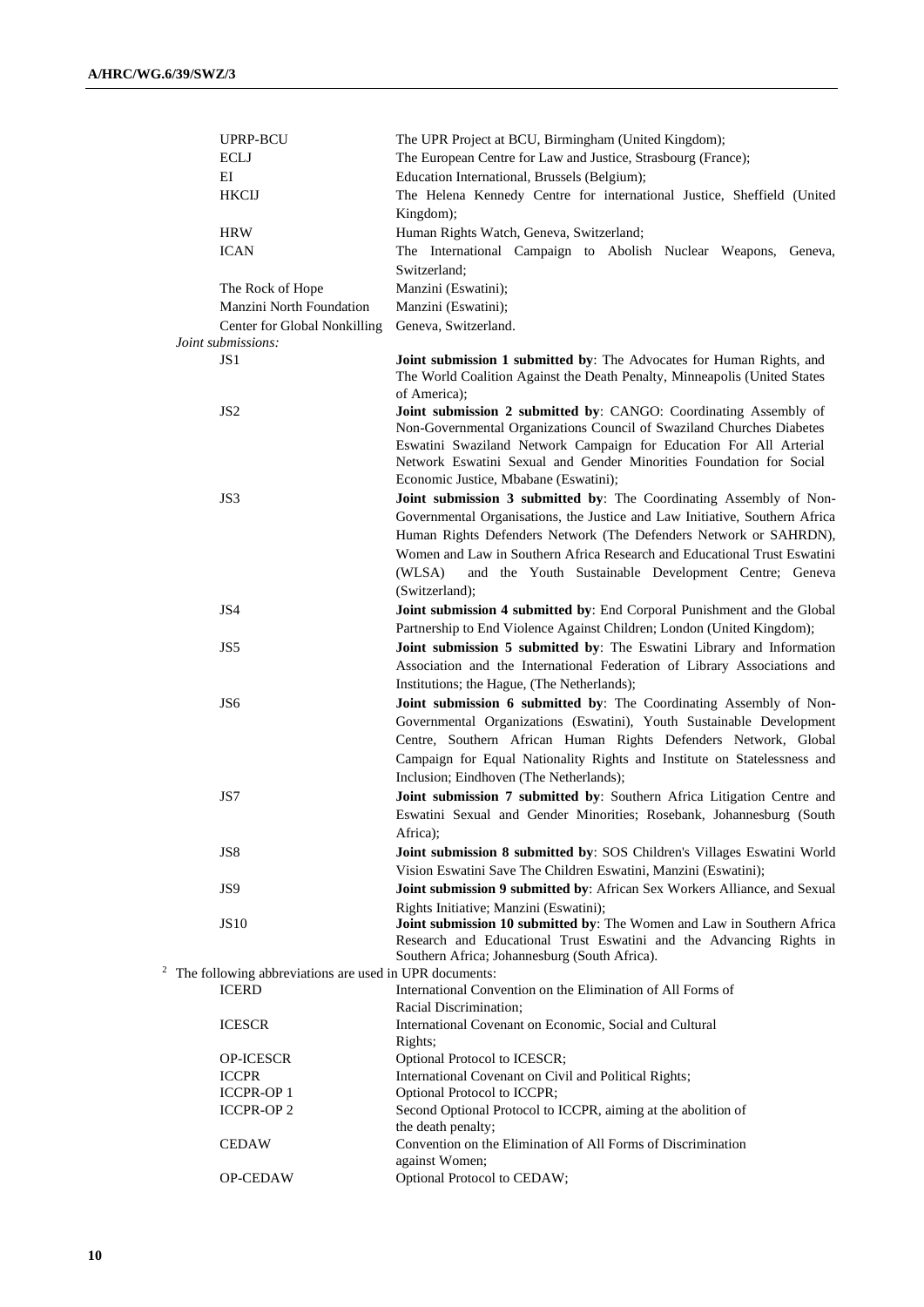| <b>CAT</b>     | Convention against Torture and Other Cruel, Inhuman or                                         |
|----------------|------------------------------------------------------------------------------------------------|
|                | Degrading Treatment or Punishment;                                                             |
| OP-CAT         | Optional Protocol to CAT;                                                                      |
| <b>CRC</b>     | Convention on the Rights of the Child;                                                         |
| OP-CRC-AC      | Optional Protocol to CRC on the involvement of children in<br>armed conflict:                  |
| OP-CRC-SC      | Optional Protocol to CRC on the sale of children, child<br>prostitution and child pornography; |
| OP-CRC-IC      | Optional Protocol to CRC on a communications procedure;                                        |
| <b>ICRMW</b>   | International Convention on the Protection of the Rights of All                                |
|                | Migrant Workers and Members of Their Families;                                                 |
| <b>CRPD</b>    | Convention on the Rights of Persons with Disabilities                                          |
| <b>OP-CRPD</b> | Optional Protocol to CRPD;                                                                     |
| <b>ICPPED</b>  | International Convention for the Protection of All Persons                                     |
|                | from Enforced Disappearance.                                                                   |
|                |                                                                                                |

- <sup>3</sup> For relevant recommendations see A/HRC/33/14, paras.109.1-109.8, 110.1-110.6, 110, 109.26, 108.2, 109.13–109.15, 109.21–109.25, 109.27, 109.9, 109.10, 109.12, 109.16–109.19, 107.15, 107.17–107.19, 110.7–110.12, 107.16.
- <sup>4</sup> AI, p. 5, HRW, p. 4, and JS1, paras. 7 and 19 and 36.
- 5 JS1, para. 36, AI, p. 5, HRW, p. 4, JS10, p. 5, and the UPR Project at BCU, Centre for Human Rights, School of Law, Birmingham City University, para. 23(i).
- 6 JS3, p. 9.
- $<sup>7</sup>$  ICAN, p. 1.</sup>
- <sup>8</sup> AI, p. 5 and Non-killing, p. 6.
- <sup>9</sup> HRW, p. 4.
- <sup>10</sup> JS2, para.6.
- <sup>11</sup> JS3, page 9.
- <sup>12</sup> JS2, para.6 and JS3, page 9.
- <sup>13</sup> HRW, p. 3 and JS3, p. 9.
- <sup>14</sup> HRW, page 3.
- <sup>15</sup> For relevant recommendations see A/HRC/33/14, paras. 107.1–107.3, 110.13, 109.28, 109.66– 109.68, 110.14, 109.45, 109.46, 109.49, 109.64, 109.65, 109.34–109.36, 109.32, 109.33, 109.72, 107.32, 109.30, 109.51, 107.10, 107.11, 107.10, 107.11, 107.9, 107.8, 107.4107.6, 107.7, 107.13, 107.14, 107.12.
- <sup>16</sup> JS2, para.9.
- <sup>17</sup> HRW, page 3.
- <sup>18</sup> JS3, page 9.
- <sup>19</sup> HRW page 4.
- <sup>20</sup> JS2, para.7.
- <sup>21</sup> JS8, page 9.
- <sup>22</sup> For relevant recommendations see A/HRC/33/14, paras. 108.5, 108.4, 109.29.
- <sup>23</sup> The UPR Project at BCU, Centre for Human Rights, School of Law, Birmingham City University, para.13, JS7, page 5.
- <sup>24</sup> The UPR Project at BCU, Centre for Human Rights, School of Law, Birmingham City University, para.13 and 14; JS7 page 5.
- <sup>25</sup> The UPR Project at BCU, Centre for Human Rights, School of Law, Birmingham City University, para.15; JS7, page 5.
- <sup>26</sup> JS7, page 5.
- <sup>27</sup> JS7, page 5.
- <sup>28</sup> The UPR Project at BCU, Centre for Human Rights, School of Law, Birmingham City University, paras. 16m, 23, ii).
- <sup>29</sup> ECLJ, para.15.
- <sup>30</sup> ECLJ, para.17.
- <sup>31</sup> AI, para.27, JS3 page 6, JS7, page 10.
- <sup>32</sup> RoH, page 4.
- <sup>33</sup> AI, page 6, JS9 and HRW, page 4.
- <sup>34</sup> RoH, page 6.
- <sup>35</sup> AI, para.29, HRW, page 2, JS3.
- <sup>36</sup> AI, page 5, JS3 page 9.
- <sup>37</sup> JS9, para.5, 16, 22.
- <sup>38</sup> JS9, para.24 and 27.
- <sup>39</sup> JS9, page 7, para.2.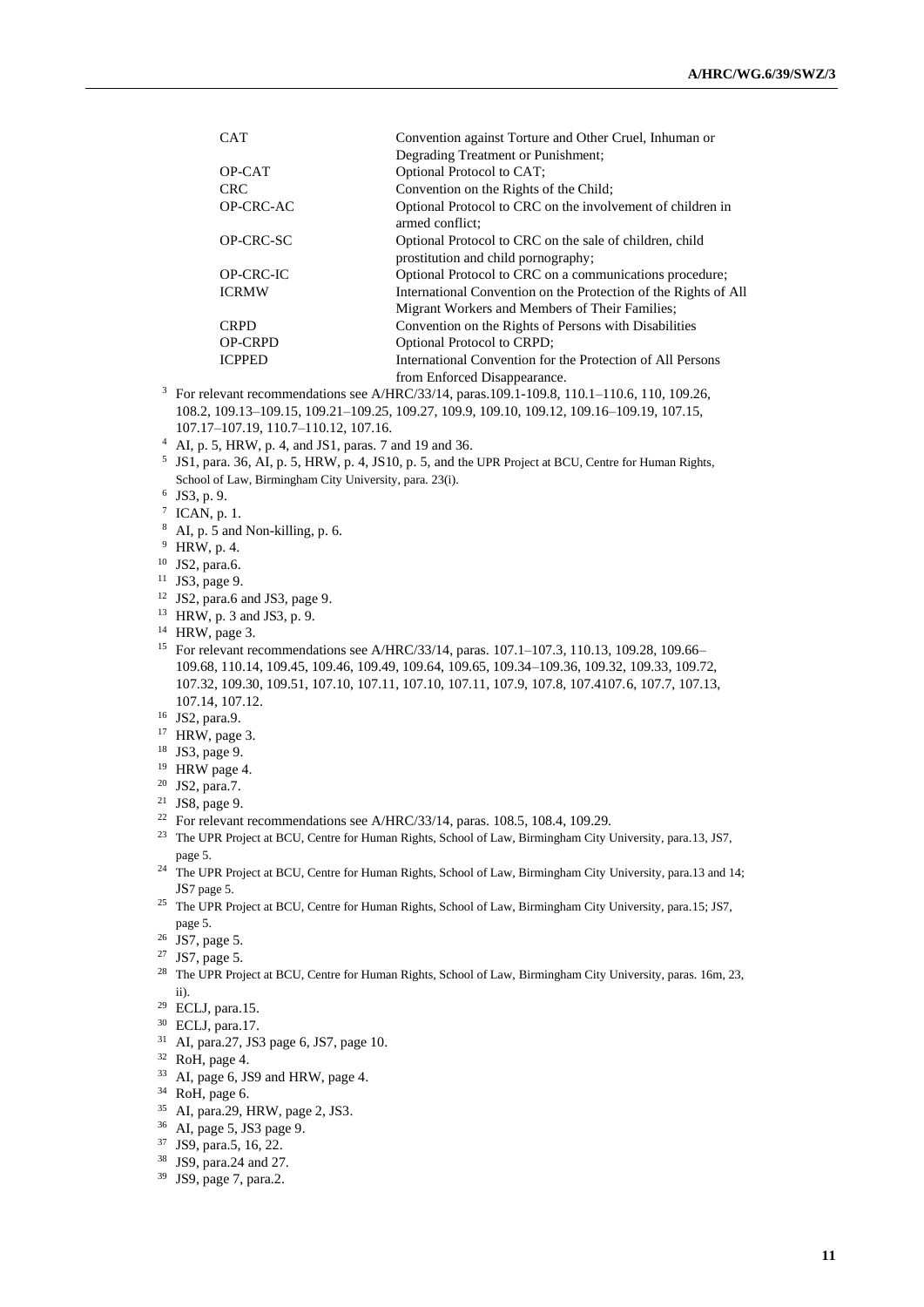- JS9, page 7, para.3.
- JS9, page 7, para.5, JS9, page 7, para.6.
- JS9, page 7, para.10.
- The UPR Project at BCU, Centre for Human Rights, School of Law, Birmingham City University, para.23, iv).
- The UPR Project at BCU, Centre for Human Rights, School of Law, Birmingham City University, para.23, ii).
- JS9, para.26.
- JS6, para.46.
- <sup>47</sup> For relevant recommendations see A/HRC/33/14, paras. 108.6 and 108.7.
- AI, para.8.
- JS7, page 1 and JS10, page 3.
- JS3, page 9 and JS7, page 4, EI, para.30.
- JS7, page 4.
- For relevant recommendations see A/HRC/33/14, paras. 109.42, 109.44, 109.38, 109.39, 109.37, 109.34, 109.47, 109.48, 107.34, 109.47, 109.48, 107.61.
- AI, page 6, JS1, para.13.
- AI, page 7 and JS1, page 1 and 36.
- AI, page 7, and JS1, para.36.
- JS1, para.24.
- JS1, para. 22.
- JS3 page 6.
- JS1, para.21 and 36.
- JS1, para.25.
- JS1, para.11.
- JS1, para.26.
- JS1, page 6 and 36.
- JS4, page 1.
- JS8, page 8.
- JS8, page 9.
- JS4, p. 1 and JS8, p. 9.
- For relevant recommendations see A/HRC/33/14, paras. 107.51, 107.52, 107.53, 107.49, 109.60, 107.50.
- HRW, page 3.
- HRW, p. 3 and JS1, para.10.
- JS9, para.4.
- JS1, para.29.
- JS1, para.29.
- HRW, p. 3 and JS1, para. 36.
- JS3, page 9.
- JS3, page 9.
- JS1, para.32.
- For relevant recommendations see A/HRC/33/14, paras.107.56, 107.57, 107.58, 107.55, 109.63, 109.62, 109.61, 109.59, 107.60, 109.69, 109.70, 109.71.
- AI, para.17.
- AI, para.18.
- AI, page 5.
- JS7, page 1, JS3, page 4 and 5, see also HRW page 2.
- AI, para.18 ; JS3, page 4 and 5. ; JS7, page 4, AI and JS10, para.11.
- JS10, page 9.
- JS3, page 8.
- JS10, page 10.
- JS10, page 9.
- AI, page 5 and JS10, para.4.
- JS3, page 9.
- JS10, page 10.
- JS10, page 10.
- MNF, page 1.
- HRW, page 2, JS3, page 5.
- JS3, page 5.
- AI, page 5, EI, para.30, JS3, page 9 and JS7, page 4.
- EI, para.30.
- EI, paras. 1-2.
- EI, para.9 and 12.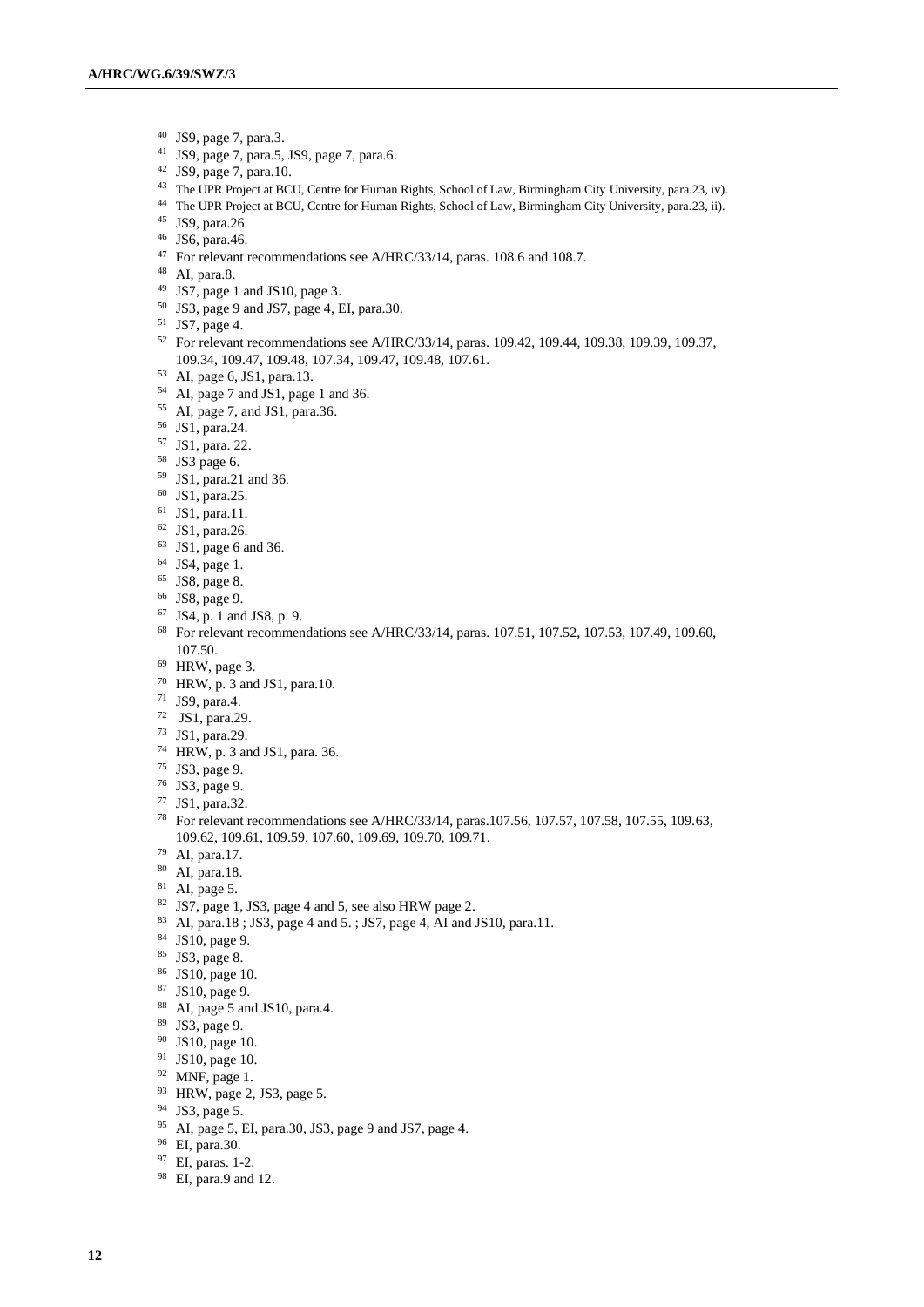- EI, para.20, 28.
- <sup>100</sup> For relevant recommendations see A/HRC/33/14, paras. 107.62, 107.63, 107.64, 107.65.
- AI, para.10, JS2, para.11, JS10, page 7.
- JS2, para.11.
- AI, para.10, 20, and21; JS2, para.11.
- AI, page 5.
- AI, page 5, JS2, para.16.
- JS10, page 7.
- JS10, page 5.
- JS10, pages 1 and 5.
- For relevant recommendations see A/HRC/33/14, paras. 107.65, 107.66, 107.68, 107.69, 107.70, 107.61, 107.72, 107.64, 107.73, 107.67.
- JS2, The UPR Project at BCU, Centre for Human Rights, School of Law, Birmingham City University, para.1, and HKCIJ , JS7, page 5HKCIJ, para.9.
- JS7, page 5.
- 112 JS2, BCU and HKCIJ, JS7, page 5HKCIJ, para.9.
- JS7, page 5.
- JS7, page 6.
- JS2, para.20, JS7 page 4.
- JS7, page 4.
- JS7, page 5.
- JS7, page 6.
- JS2, para.23.
- JS2, para.23.
- JS2, para.23.
- JS7, page 7.
- JS2, para.23.
- JS7.
- JS7, page 7.
- JS7, page 7.
- JS7, page 7.
- JS7, page 6, AI, page 5.
- AI, page 5, JS7, page 7.
- <sup>130</sup> For relevant recommandations see A/HRC/33/14, paras. 107.75, 107.77, 107.78, 107.79, 107.85, 107.76, 107.76, 107.80, 107.81, 107.82, 107.83, 107.84.
- JS2, para.27.
- JS2, para.26 and 27.
- JS2, para.28.
- JS8, page 8.
- JS2, para.28.
- JS2, para.31.
- HRW, page 6.
- HRW, page 6.
- JS5, pp. 2–3.
- JS7, page 9.
- HRW, page 6.
- JS8, page 7.
- HRW, page 6.
- JS8, page 9.
- <sup>145</sup> For relevant recommendations see, A/HRC/33/14, paras. 107.23, 107.24, 107.26, 107.27, 107.28, 107.29, 107.30, 107.31, 107.22, 109.31, 108.3, 107.20, 109.50, 107.21, 107.25, 107.33, 107.35, 107.36, 107.37, 107.38,107.39, 107.41, 107.42, 107.43, 107.40, 107.44, 107.41, 109.41, 109.40, 107.46107.48, 107.45, 109.54, 109.55, 109.56, 109.57, 109.52, 109.53.
- AI, para.24, JS10 page 2, JS6, para.42, HKCIJ, para.9, 11, 17, 2.
- JS7, page 8.
- JS6, para.23, JS6, para.30.
- JS6, para. 14 and 30. See also JS7, p. 8.
- JS7, page 7.
- JS7, page 9.
- JS7, page 9.
- JS10, page 10. See also AI, para.4.
- JS10, page 4.